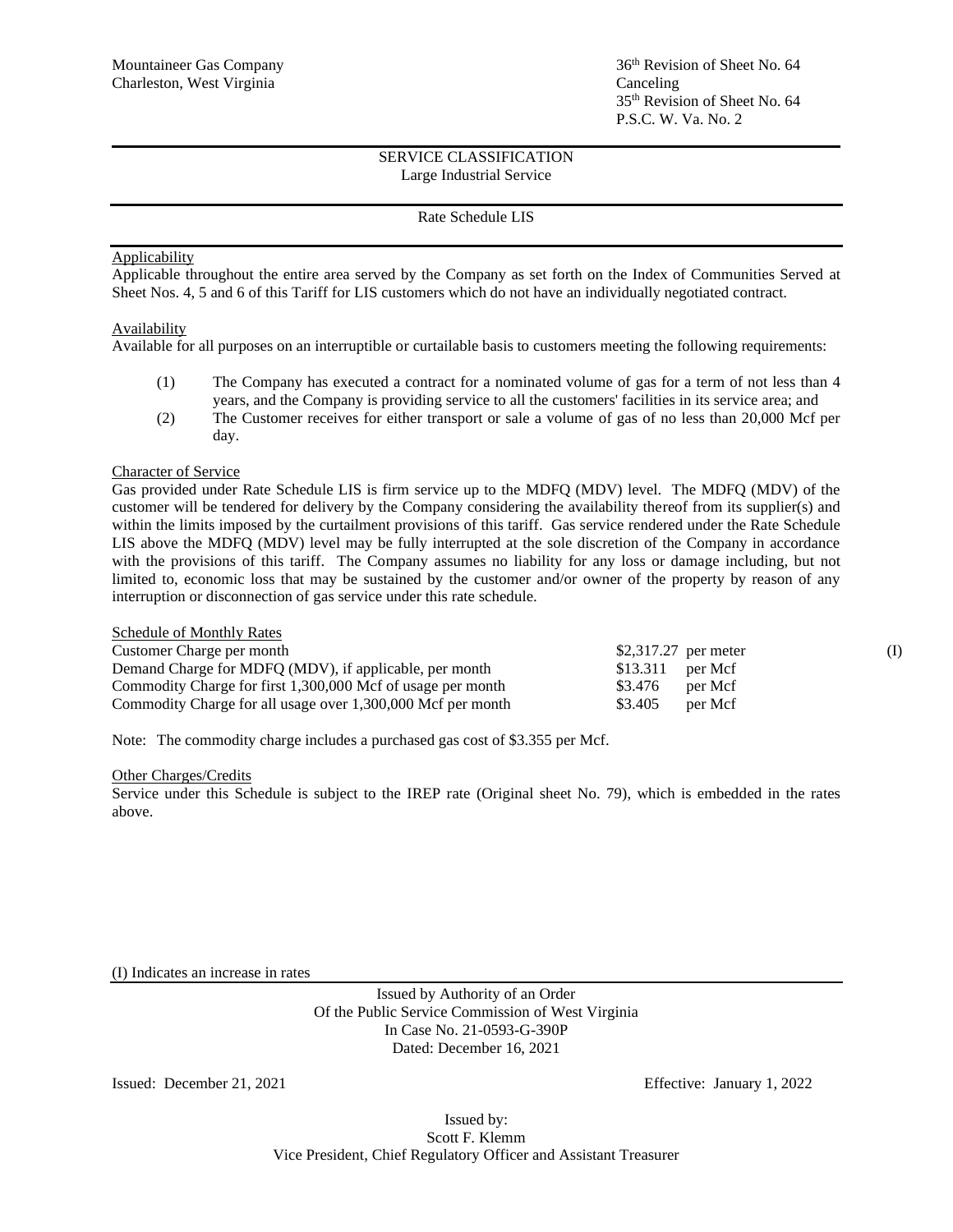## SERVICE CLASSIFICATION Large Industrial Service

# Rate Schedule LIS

## Schedule of Monthly Rates (Continued)

- Note: Tariff purchases of natural gas above the daily MDFQ (MDV) level are to be priced in accordance with the formula established in Case No. 92-0774-G-30C, Recommended Decision dated March 9, 1993, plus the GS fully distributed margin.
- Note: Although the above billing will be based on a monthly calculation, an annual cap of 13,800,000 Mcf (1,150,000 Mcf x 12 months) shall apply. The customer shall be charged at the second block rate for all transportation billed at the first block usage which exceeds 13,800,000 on an annual basis with the period being November 1 through October 31.

#### Minimum Monthly Charge

The minimum monthly charge shall be the customer charge plus, if applicable, demand charge for MDFQ (MDV).

# Delayed Payment Penalty (C)

A delayed payment penalty of one percent (1%) on the current usage billings not paid by the latest payment date (20 days after the bill has been rendered) will be added to the bill in accordance with Section 6.7 of the Rules and Regulations herein.

#### Local Tax Surcharge

The above rates and customer charge are subject to the local tax surcharge as set forth on Sheet Nos. 40, 41, 42, and 43.

#### **Other Provisions**

Transportation:

Rider GTS is available for service to Customers qualifying under the requirements and provisions therein.

(C) Indicates a change in text or regulation

Issued by Authority of an Order Of the Public Service Commission of West Virginia In General Order No. 185.40 Dated June 11, 2018

Issued: September 10, 2018 Effective: September 10, 2018

Issued by: Tom M. Taylor President